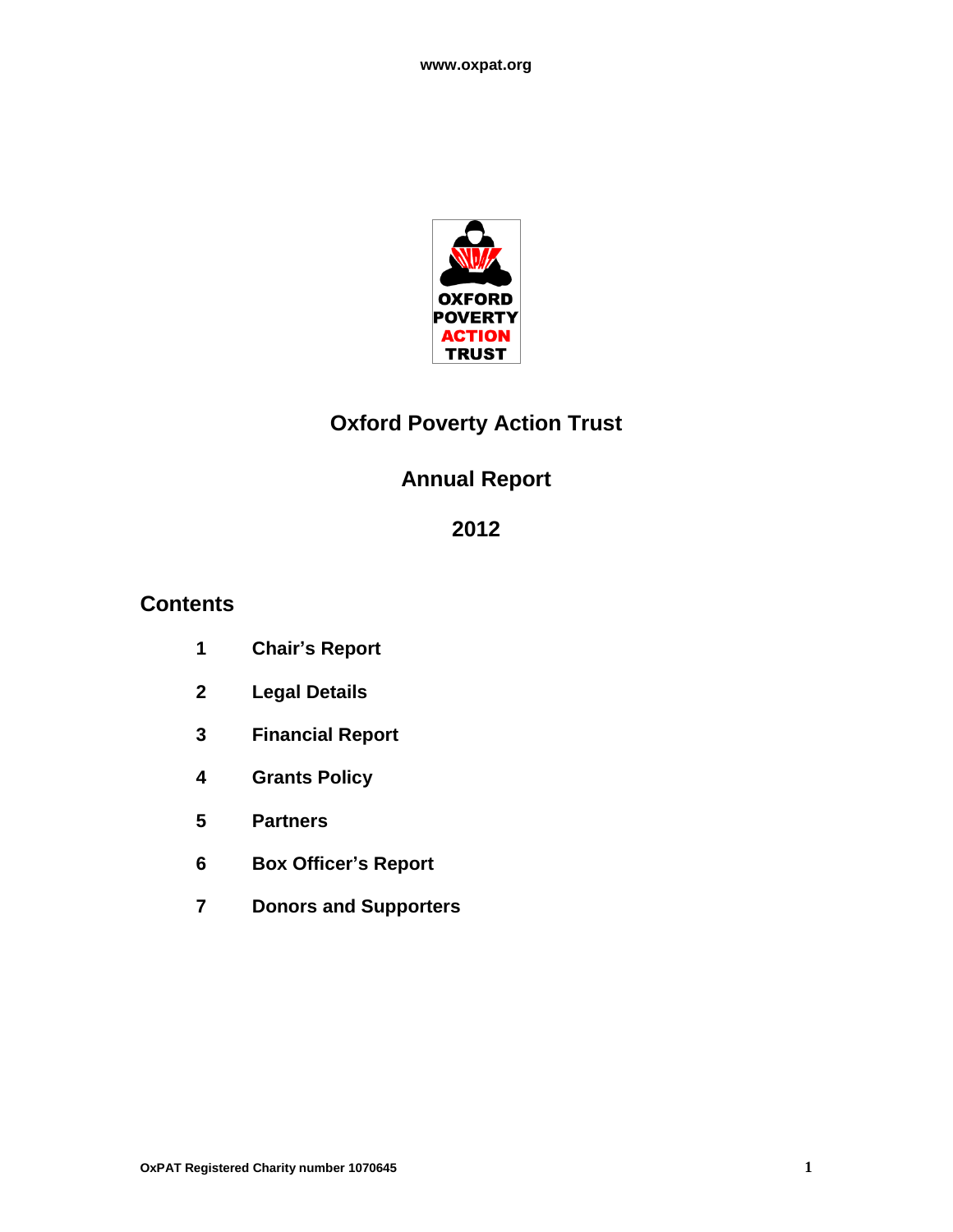## **1 Chair's Report 2012**

#### **Background**

The Oxford Poverty Action Trust (OxPAT) was set up in 1996 by a committee including representatives of the City, University, police, churches and concerned citizens to meet the challenge of visible poverty in the streets and invisible poverty in hostels, bed-and-breakfast accommodation etc. Inspired by successful "Diverted Giving" schemes in Winchester and elsewhere, the aim was to establish an umbrella fund to receive donations from the public, including tourists, and distribute them to the existing agencies working to alleviate poverty. One of its aims was to help reduce street begging by persuading the public not to give directly to beggars, and thus fuel dependency on alcohol or drugs; and to provide a means whereby their generosity could be channeled more productively.

OxPAT raised well over £100,000 in its first 10 years, and in 2012 brought the total raised to £248,000. Money comes to us partly from collection boxes and partly from fund-raising events, but mostly from concerned citizens giving regularly by Gift-Aided bankers' orders.

### **Changes to the Committee**

There were no changes to officers during 2012, though Ralph Hall agreed to share responsibility for publicity with Pat Mulvihill. John Tanner resigned from the Committee and was replaced by Mark Lygo as City Council representative. Jenny O"Brien and Sue Gordon both joined the committee.

#### **Overview**

We have continued to hold monthly meetings and have continued to distribute the bulk of our grants to Core Agencies in accordance with our Grants Policy. The following were successful in their applications to be Core Agencies for the 2013 calendar year: Simon House, The Gatehouse, Elmore Community Services, Connection Floating Support Team (Oxford City), The Porch Steppin" Stone Centre, Julian Housing, O"Hanlon House and One Foot Forward. Aspire Oxfordshire Community Enterprise Ltd will continue to be a 50% share Core Agency, Broadway will be a probationary agency and the Church of God of Prophecy, Soup Kitchen, will also receive regular support.

We have, through Marieke, maintained contact with the Network of Homeless agencies through attendance at the quarterly meeting of the Single Homeless Group.

Unfortunately our links with Oxford students were not as close as in previous years but we continue to try to build links through Oxhub, who helped with our street collection day in May.

We were delighted that an idea suggested at our last AGM for a film about OxPat came to fruition thanks to the hard work and talent of Rory Ford and his colleagues at Oxford Brookes. We are grateful to them, and to Jonathan Clark who made it all happen, to our partner agencies who participated, and to the Phoenix who showed the film for several weeks before their main programme.

We held our traditional carol singing before Christmas with children from St Barnabas Primary School. We also sang carols at Oxford Station with the help of the Appleton Community Choir..

We are extremely grateful to all our supporters, particularly our box collectors and – of course – the donors who give so generously in order that we may continue our efforts. We are also grateful to those organisations which have made grants towards our Administration Fund, thus enabling all the money received from donors to be distributed to agencies.

## **Deborah Ceadel, Chair, March 2013**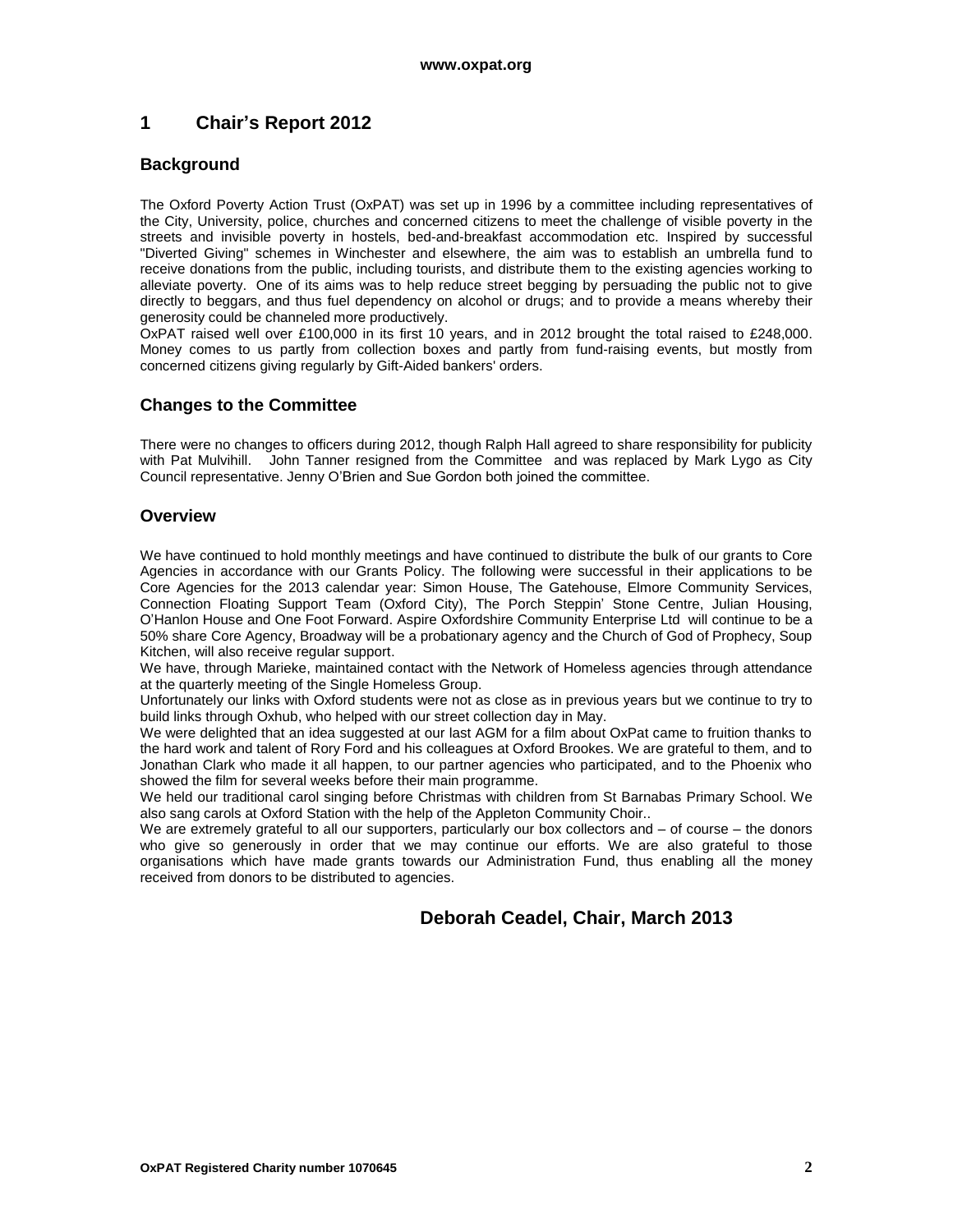## **2 Legal Details**

#### **Trust**

The object of the Trust is "for the relief of the effects of poverty, sickness, disablement and old-age" in accordance with a Trust Deed made on 28<sup>th</sup> June 1998. The Trust has been granted registration as a charity by the Charity Commissioners. The Charity Number is 1070645.The Inland Revenue has accepted the Trust as a charity within the definition of section 506 (1) Income and Corporation Taxes Act 1998, as a result of which the Trust's income and gains are not taxable to the extent that they are applicable and applied to charitable purposes. The registered address is 25 Woodstock Road, Oxford OX2 6HA. During the calendar and accounting year 2012 the following acted as Trustees of the Oxford Poverty Action Trust (known as OxPAT) for some or all of the time:

- Jerome Bertram
- Stephen Brown
- Deborah Ceadel
- Jonathan Clark
- Marieke Clarke
- Andrew Lack
- Meg Movshon
- Patrick Mulvihill
- Susanna Pressel
- The Patrons of the Trust are:
- Rt Revd. John Pritchard, Bishop of Oxford
- Rt Revd. William Kenney CP
- Mrs. Felicity Dick DL
- Gross income during the year 2012 was £31,332.37.
- Expenditure during the year 2012 was £31,319.75
- The Charity's Bankers are: The Co-operative Bank, King"s Valley, Yew Street, Stockport, Cheshire, SK4 2JU
- Officers during the year 2012 were:
- Chair: Deborah Ceadel
- Secretary: Meg Movshon
- Treasurer: Jonathan Clark

Fundraising expenses during the year 2012 were: zero. The charity owns no functional property and there are no connected companies.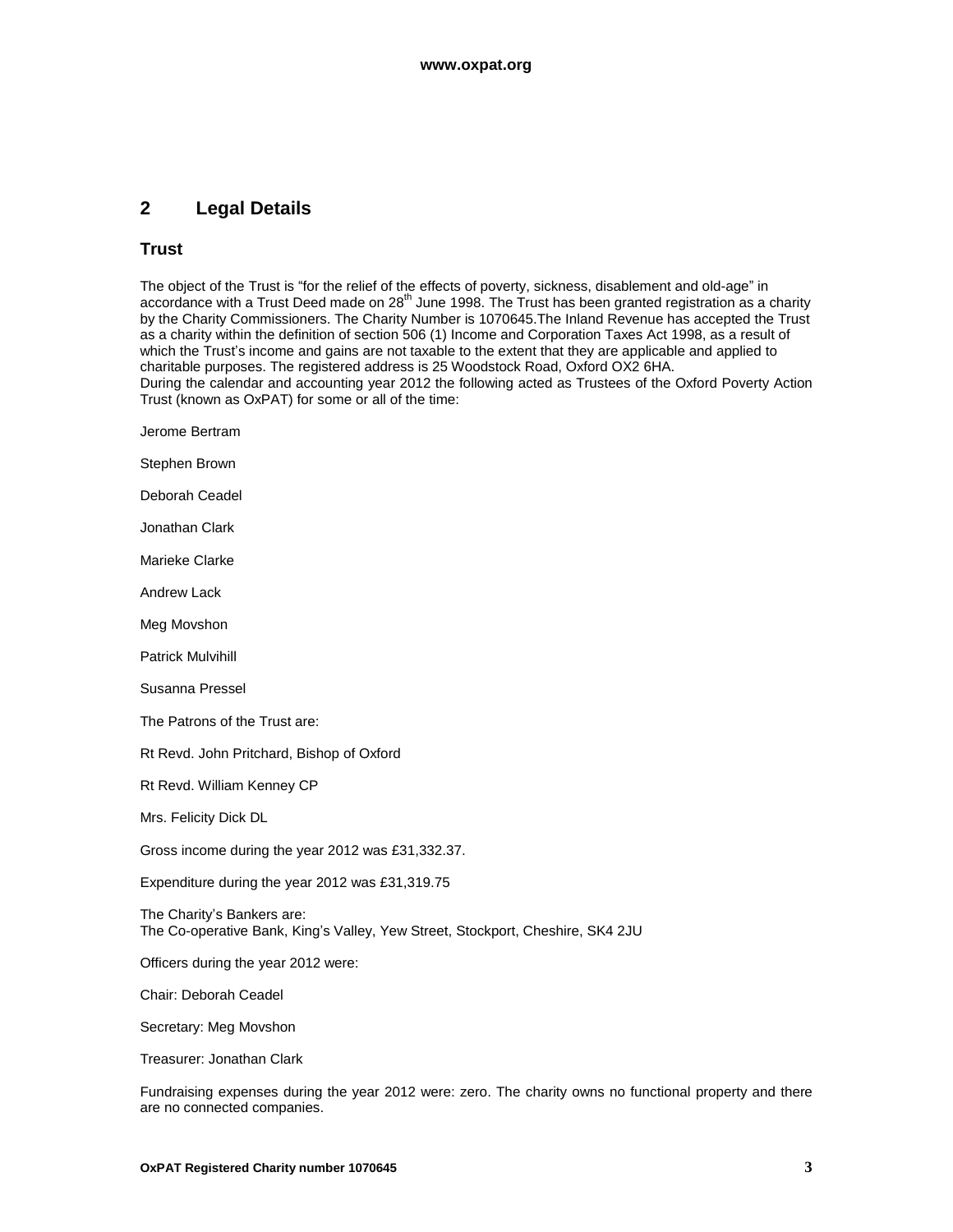## **3 Financial Report**

| <b>OxPAT Accounts (figures in £)</b>         | 2011     | 2012                    |
|----------------------------------------------|----------|-------------------------|
| Expense                                      |          |                         |
| <b>EXP-Admin Sub-Account</b>                 | 413.75   | 149.75                  |
| <b>EXP-Grants - Charities</b>                |          | 24,750.00 29,930.00     |
| <b>EXP-Grants - Individuals</b>              |          | 1,025.00 1,240.00       |
| <b>Total Expense</b>                         |          | 26, 188. 75 31, 319. 75 |
| llncome                                      |          |                         |
| $INC - Boxes$                                | 1,655.67 | 1,723.95                |
| <b>INC - Fund Raising</b>                    | 1,192.71 | 1,180.18                |
| <b>INC</b> – Organisations                   | 8,416.02 | 7,506.30                |
| <b>INC</b> - Places of Worship               | 383.33   | 7,315.41                |
| <b>INC</b> - Private Donation (Gift Aid)     | 6,559.00 | 6,232.00                |
| <b>INC - Private Donation (Non-Gift Aid)</b> | 6,793.96 | 4,760.63                |
| <b>INC- Admin Sub-Account</b>                | 0.00     | 100.00                  |
| <b>INC- Bank Interest</b>                    | 0.48     | 0.73                    |
| INC- Inland Revenue (Gift Aid) Refund        | 1,993.00 | 1,478.88                |
| <b>Unknown</b>                               |          | 175.00 1,034.29         |
| Total Income                                 |          | 27, 169. 17 31, 332. 37 |

| <b>Reconciliation with bank</b> | 2011                | 2012              |
|---------------------------------|---------------------|-------------------|
| Opening balance                 |                     | 862.05 1,842.47   |
| Income                          | 27,169.17 31,332.37 |                   |
| Expenditure                     | 26,188.75 31,319.75 |                   |
| Closing balance                 |                     | 1,842.47 1,855.09 |

### **Expense**

The total grants made by OxPAT in 2012 amounted to £31,170, an increase over 2011 of approximately five thousand pounds. As usual the bulk of OxPAT's income was donated to our core agencies, listed in the table above as "EXP-Grants – Charities". Grants to individuals (paid via various charities) were £1,240 last year, compared to £1,025 in the year before.

We had administration expenses of £149.75 which were mainly spent on the costs of making the OxPAT video and the reception we held to launch it.

### **Income**

Total income during the year was £31,332.37, compared with £27,169.17 in 2011. In the fifteen years OxPAT has been operating, we have collected more than £248,000 from our donors.

Our income is spread across various categories of donor, and as usual it is hard to pick out clear trends. Income from private donations in 2012 fell to about £11,000, from more than £13,000 in 2011. Box income and income from fund raising was broadly similar to 2011, while income from organisations (typically college JCR"s and local businesses) was down by £1,000 to £7,500. However, income from "Places of Worship" rocketed from under £1,000 in 2011 to over £7,000 in 2012. The only lesson I can draw is that, because we receive funds from such a disparate set of donors, when income from one source falters, there is a chance another source will compensate.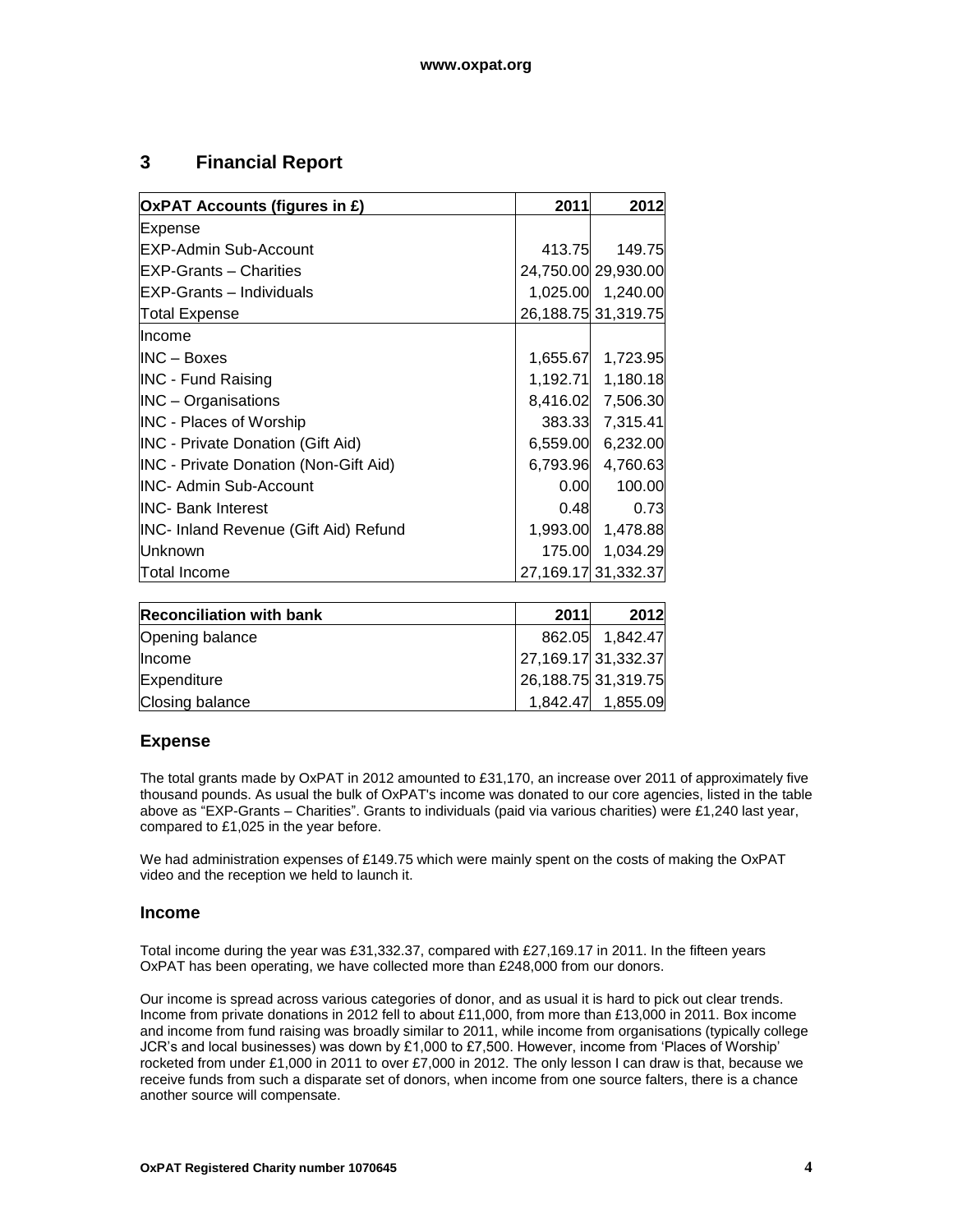#### **www.oxpat.org**

There were two particularly noteworthy new donors in 2012. Councillor Mark Mills gave us his Oxford City Council ward budget, an amount of £1,500. St Leonard"s Church in Eynsham adopted us as a charity at the beginning of 2012 and they have contributed an astonishing and very welcome five thousands pounds plus in 2012.

#### **Special purposes accounts**

Within the totals above we keep track of two sub-accounts

| Special purposes account | 2011     | 2012              |
|--------------------------|----------|-------------------|
| Opening balance          | 248.26   | 1,000.00          |
| Income                   | 1,000.00 | 0.00 <sub>l</sub> |
| Expenditure              | 248.26   | 0.00 <sub>l</sub> |
| Closing balance          | 1,000.00 | 1,000.00          |

The special purposes account currently contains a £1,000 donation from the Oxford Round Table which is to be spent on box replacement and refurbishment when necessary.

| <b>Administration account</b> | 2011   | 2012   |
|-------------------------------|--------|--------|
| Opening balance               | 517.63 | 437.14 |
| <b>Income</b>                 | 85.00  | 100.00 |
| Expenditure                   | 165.49 | 149.75 |
| Closing balance               | 437.14 | 387.39 |

The administration account contains donations made by organisations that are happy for their money to be spent on our limited administration expenses. We received a grant of £100 from Darby's Solicitors during 2012 towards the costs of the video and its launch party.

I would like to thank all of our donors, large and small, for their generosity towards us.

I would also like to thank the charities to whom we give the money, who I believe do excellent work. I have no doubt that the money we are able to pass to them is used very efficiently and effectively in support of people in Oxford who are homeless, or in danger of homelessness.

#### **Jonathan Clark, OxPAT Treasurer, January 2013**

## **4 Grants Policy**

### **Core Principles**

- 1. OxPAT funds are to be used to provide direct help to homeless or vulnerably housed adults e.g. food, clothing, shelter, rehabilitation.
- 2. OxPAT funds are not to be used to fund administration nor on-going costs, nor to discharge statutory duties.
- 3. OxPAT funds will only be distributed to or through recognised charitable agencies; and must be spent by or under the supervision of such an agency.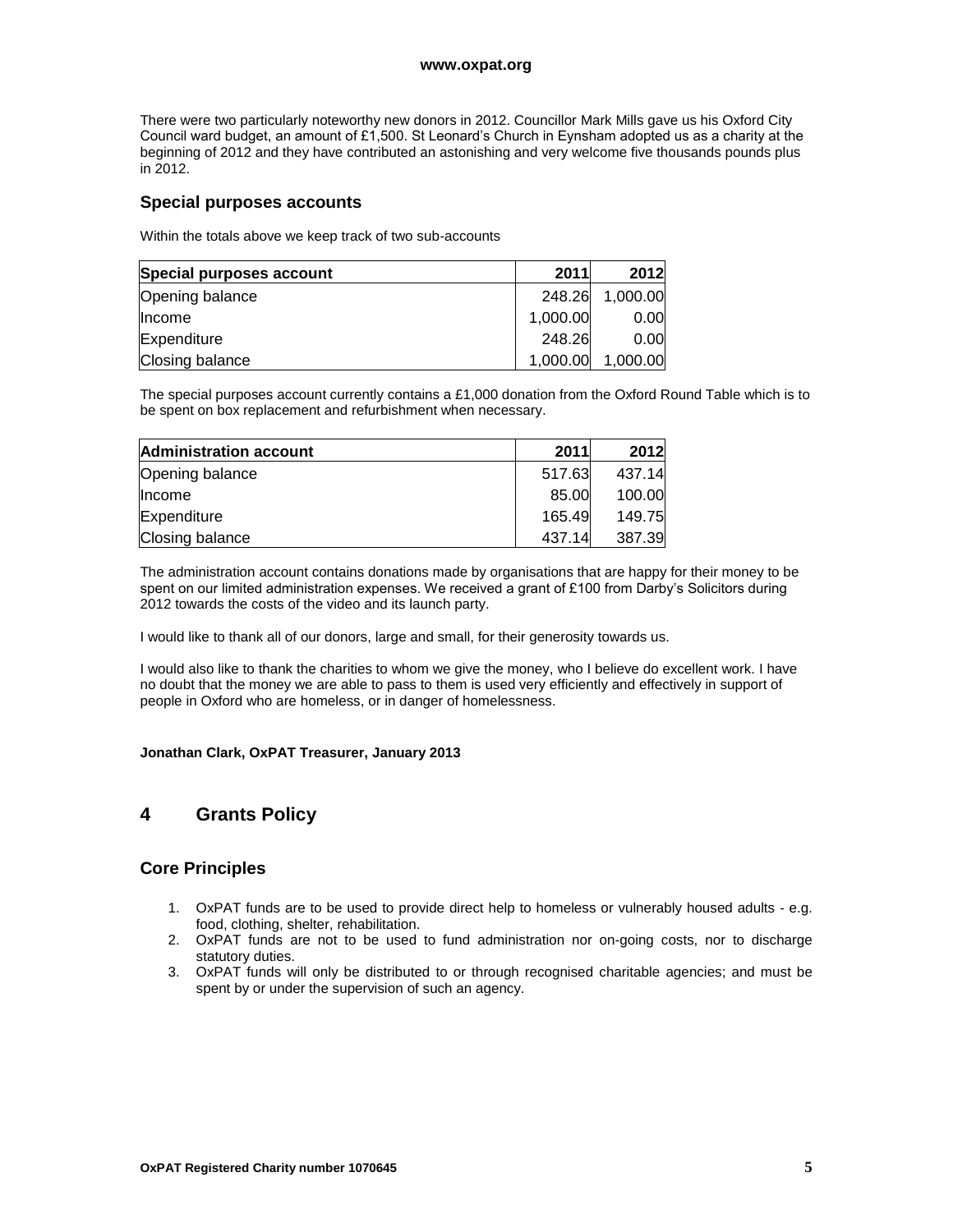## **Distribution**

The monies received by OxPAT are distributed through agency welfare funds to be spent on welfare services, rehabilitation, accommodation and training and education to help people to get off the streets and move forward.

#### **Core Agencies**

OxPAT will aim to distribute most of its funds to a core group of agencies via regular monthly standing orders to their welfare funds. It is each agency's responsibility to ensure this money is spent in accordance with OxPAT's core principles and to report back at the end of the calendar year as to how it has been spent.

### **Specific applications**

Some of OxPAT's funds will be used to fund specific applications which are not from the core agencies. Examples of successful applications include requests for clothing, bedding, work tools, and transport costs to enable a person in need to travel to a job. To apply for a grant for a homeless, or vulnerable, person, please download the OxPAT Grant Application Form from the OxPAT website (WWW.OXDat.Org/), and follow the instructions on it.

### **5 Partners**

#### **Core agencies during 2012 were :**

**Simon House :** part of A2 Dominion Housing Trust

**Connection Oxford :** support team for single vulnerable people

**Julian Housing:** part of Oxford Homeless Pathways

**O'Hanlon House:** part of Oxford Homeless Pathways

**Elmore Team :** support for people with complex needs

**The Gatehouse :** drop-in centre for over 25s

**Steppin' Stone/The Porch :** day centre

**Two Saints:** Lucy Faithfull House hostel

**Aspire Oxfordshire**

**The Church of God Soup Kitchen**